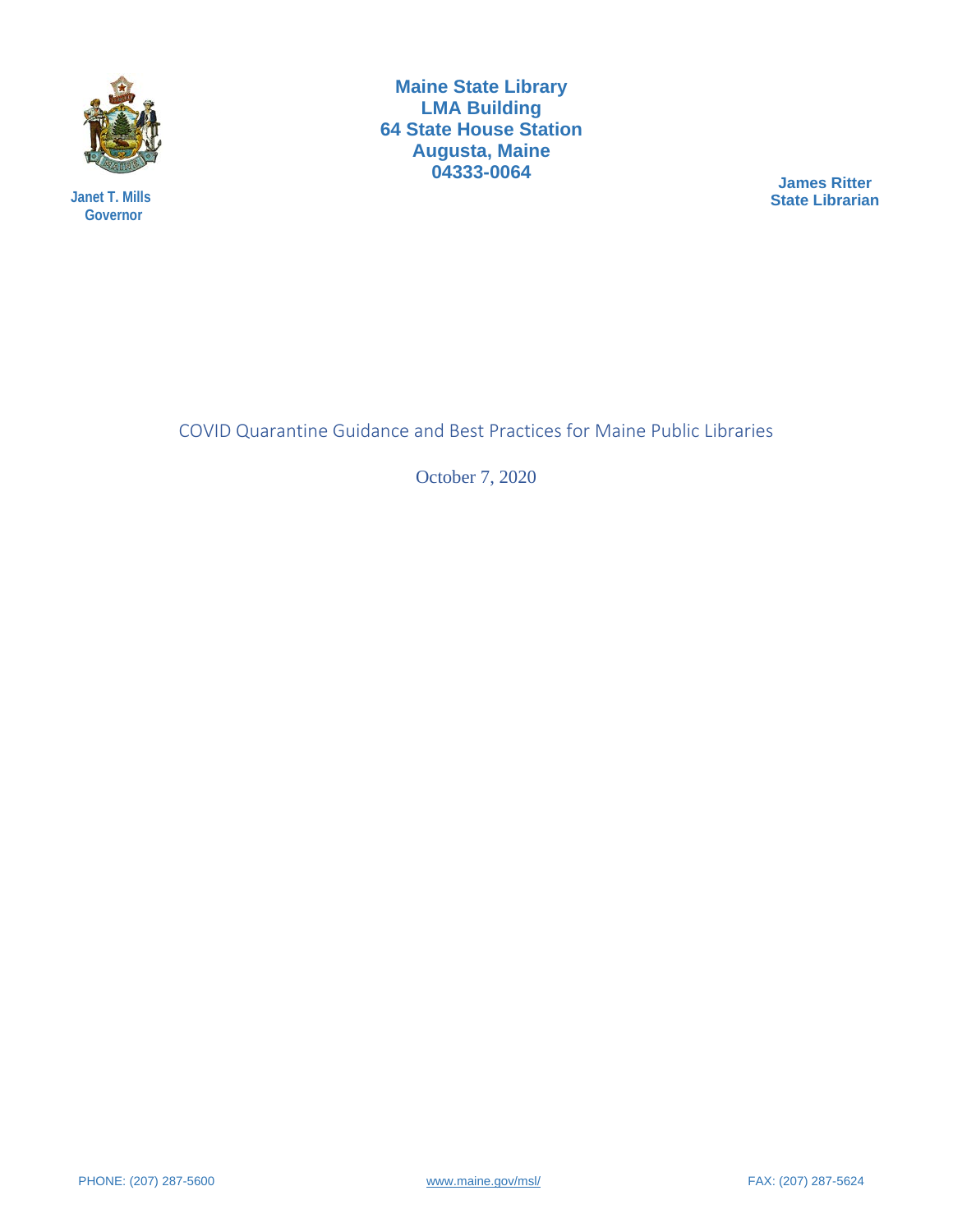### COVID Quarantine Guidance and Best Practices for Maine Public Libraries

The Maine Library community collectively agrees that:

- *Safe handling with washed/disinfected hands and wearing masks is practiced in all libraries and is the primary way to keep library staff and patrons safe*
- *All library collections on the shelves are safe, have been quarantined 72 hours\* and therefore any item in a library's collection is safe to circulate and is safe for Interlibrary Loan and Van Delivery. Quarantining library materials for 72 hours is an additional way to disrupt the natural flow of the virus*
- *Combining these two practices together makes it highly unlikely library staff or patrons would contract COVID-19 from library materials*

# The proposed quarantine best practice is based upon where a patron last touched the library book/item.

### **Quarantine Summary:**

Any item returned to the library by a patron must be quarantined for 72 hours at the library where the item is returned. **Reason: This is the highest and most likely risk point for that item to have COVID-19 and the optimum point to quarantine.**

Once quarantined, the items are lendable to local patrons, available for interlibrary loan, or ready to be returned to a lending library.

### **How to treat Outgoing Interlibrary Loan items for Van Delivery**

- Any item touched by library staff will be safely handled and thus safe to pack and send through interlibrary loan
- Totes are wiped down by both libraries and Freedom Xpress as a cooperative cleaning practice
- Bags are handled by FX staff and library staff who are wearing masks and with washed/disinfected hands and *need no quarantining*

### **How to treat Incoming materials from Van Delivery**

• Contents of totes delivered by FX and processed by library staff can immediately be re-shelved or checked out to a patron. Reason: All materials have been quarantined for 72 hours and have been safely handled by library staff and FX.

**\*** The 72- hour time frame for quarantine will be re-evaluated in December 2020. Thereafter, evaluations will be conducted every quarter until there is no longer a need for the quarantining of materials.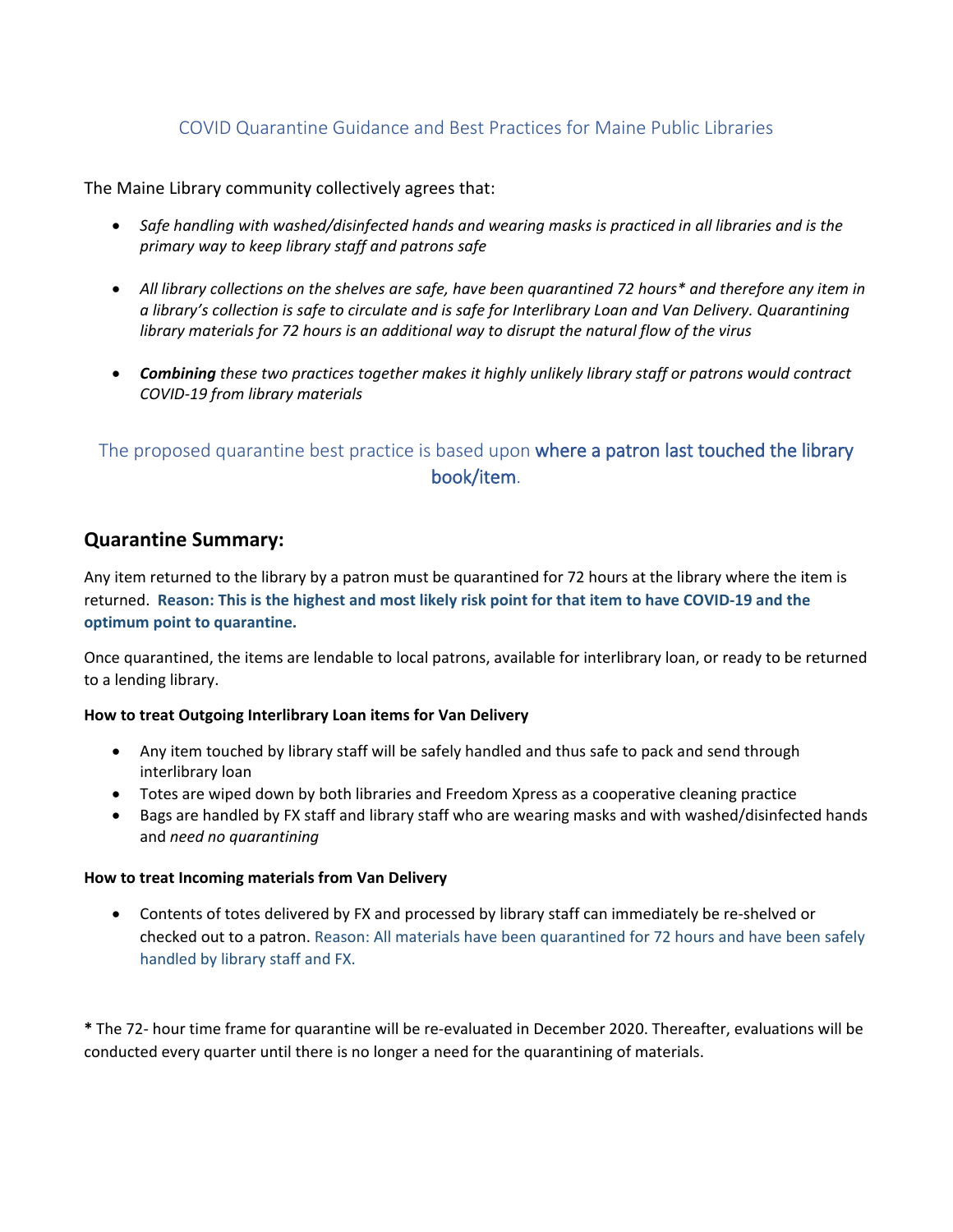## **Details:**

### **Guidance for Library Collection and Circulation to the Community**

- 1. All items returned from patrons should be quarantined for 72 hours before they are re-shelved. Note: The Maine State Library is using a 72-hour quarantine as an agreed upon standard at this time. This has been our guidance, and additionally, represents a midpoint of national practices of 24 hours to 7 days.
- 2. If patrons browsing the library's collection have disinfected hands prior to touching books/library materials, or if your library policy is to have patrons place touched items on a "to be quarantined" table if not checked out, you can consider these materials safe for patrons and safe to circulate via Interlibrary Loan. Note: The Maine State Library believes that casual touching of books in the collection presents a low possibility of infection and is comfortable with libraries determining their own policy around quarantine in these circumstances.
- 3. All library staff need to comply with safety protocols: hand washing; hand sanitizing; mask wearing while working among others in the library and handling library materials. *Result: Books on shelves have been handled safely and likelihood of virus on books is minimal.*

### **Processing Guidance for Outgoing and Returning Interlibrary Loan Items**

- 1. The expectation is that all items on a library's shelves are safe to **circulate via ILL** just as they are safe to check out to your library's patrons. If these items were to be checked out to patron, they would have been quarantined 72 hours before being re-shelved.
- 2. The expectation is that all ILL books/materials **returned** to a library are safe to **send back via delivery** because they have undergone a 72- hour quarantine when returned to the library. Note: Current research suggests that the point of return of any item touched by a library's patrons is the *optimum point to quarantine*, because this is where the highest risk occurs.
- 3. Items received in delivery can be immediately processed by library staff.
- 4. Library staff who process ILL materials are safe because they are following safe handling of their collection and ILL items. Note: Local library leadership may need to reassure staff that when materials are handled with masks, washing hands or disinfecting before and after handling items, and not touching faces, that they are as safe as any of us are during COVID. There currently exists no *documentation* that anyone has ever contracted COVID-19 from a library book, mail, or food from a store.
- 5. Transit bags are being handled by staff following safe handling protocols (hand washing; hand sanitizing; mask wearing).
- 6. The tops and handles of totes are wiped down/disinfected and bags are placed in totes by library staff following safe handling with masked and clean hands.
- 7. Totes are picked up by Freedom Xpress (FX) driver. FX sorters are following their procedures for handwashing, disinfecting, gloves and masks.
	- a. Drivers and sorters wear masks and practice handwashing and/or disinfecting. *(Please report to FX via [Feedback Form](https://www.maine.gov/msl/libs/interlib/illfeedback.htm) if your driver is not masked.)*
	- b. The top and handles of totes are wiped down in the sorting facility
	- c. Trucks go to Portland for southern routes. Northern routes go to Brewer depot then to Portland for sorting. Bags are removed from totes and sorted at Portland sorting facility into library bins.